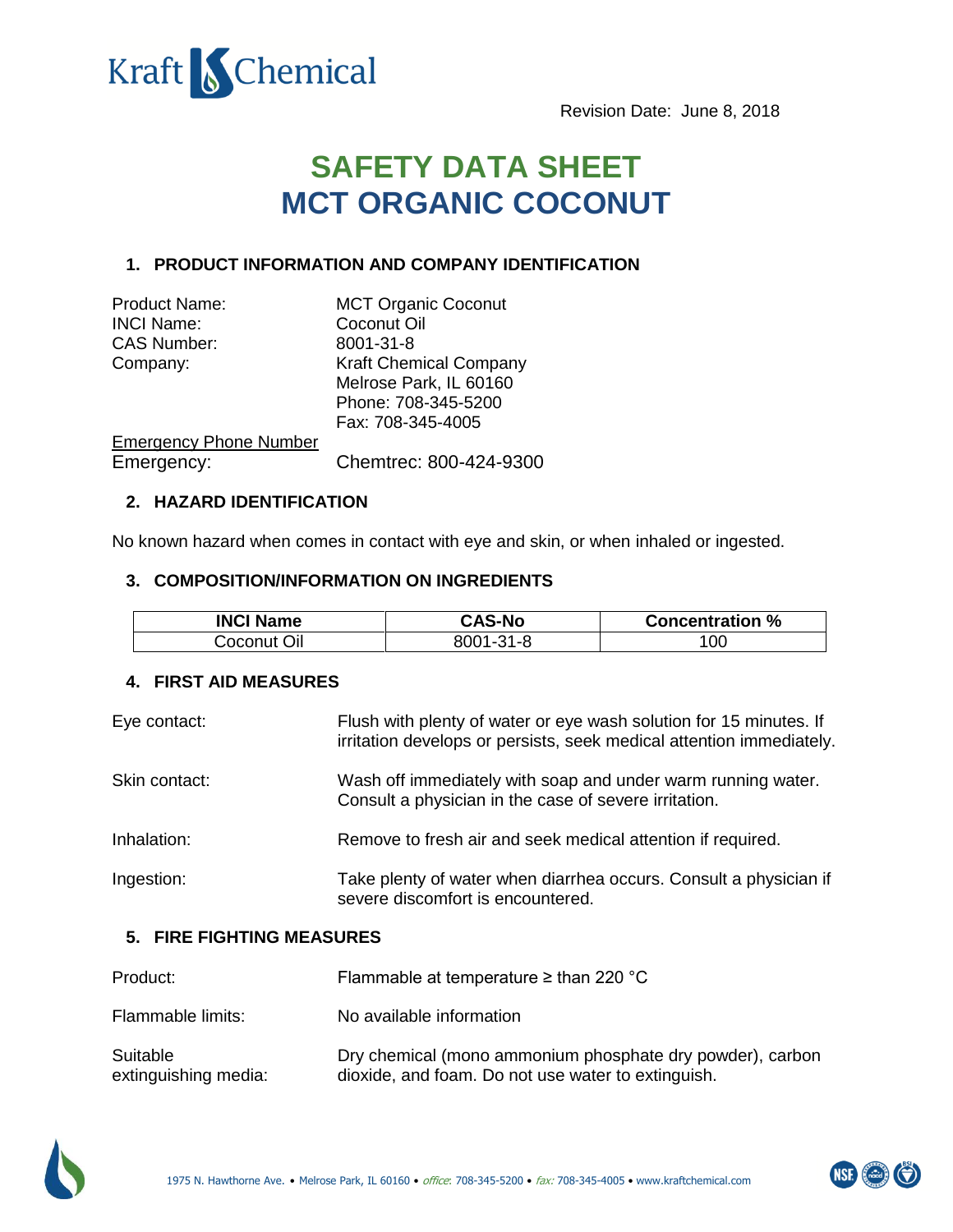

Revision Date: June 8, 2018

- Firefighting procedures: Keep away from excessive heat or open flame. Cool exposed containers with water. Use air supplied equipment and full protective clothing when fighting fire indoors. Keep all oil-soaked materials well ventilated to prevent possible heat build-up.
- Decomposition materials: Produces Carbon Dioxide and Carbon Monoxide.

# **6. ACCIDENTAL RELEASE MEASURES**

Methods of cleaning up: Absorb spill with solid absorbent material. Wash affected flooring with detergent and rinse with hot water to prevent slipping. Material collected on absorbent material may be disposed in landfill in accordance with local regulations

## **7. HANDLING AND STORAGE**

| Handling: | Avoid spillage. Handle the material with care to prevent container |
|-----------|--------------------------------------------------------------------|
|           | damage.                                                            |
|           |                                                                    |

Storage: Store in a cool, dry and well-ventilated area.

# **8. EXPOSURE CONTROLS/PERSONAL PROTECTION**

| Personal<br>protection equipment: | None required under normal conditions.                                      |
|-----------------------------------|-----------------------------------------------------------------------------|
| Respiratory protection:           | None required.                                                              |
| Hand protection:                  | Safety gloves.                                                              |
| Eye protection:                   | Safety glasses or googles                                                   |
| Skin protection:                  | Lab coat or other protective outfit to minimize skin exposure or<br>contact |

# **9. PHYSICAL AND CHEMICAL PROPERTIES**

| Form                      | Liquid               |
|---------------------------|----------------------|
| Colour                    | Clear and colourless |
| Solidification point      | -5°C                 |
| Specific gravity at 200 C | $0.930 - 0.960$      |
| Refractive index          | $1.440 - 1.452$      |
| Saponification value      | $325 - 345$          |

# **10. STABILITY AND REACTIVITY**

Stability: Stable.

Conditions to avoid: Long duration of contact to free oxygen and high temperature.